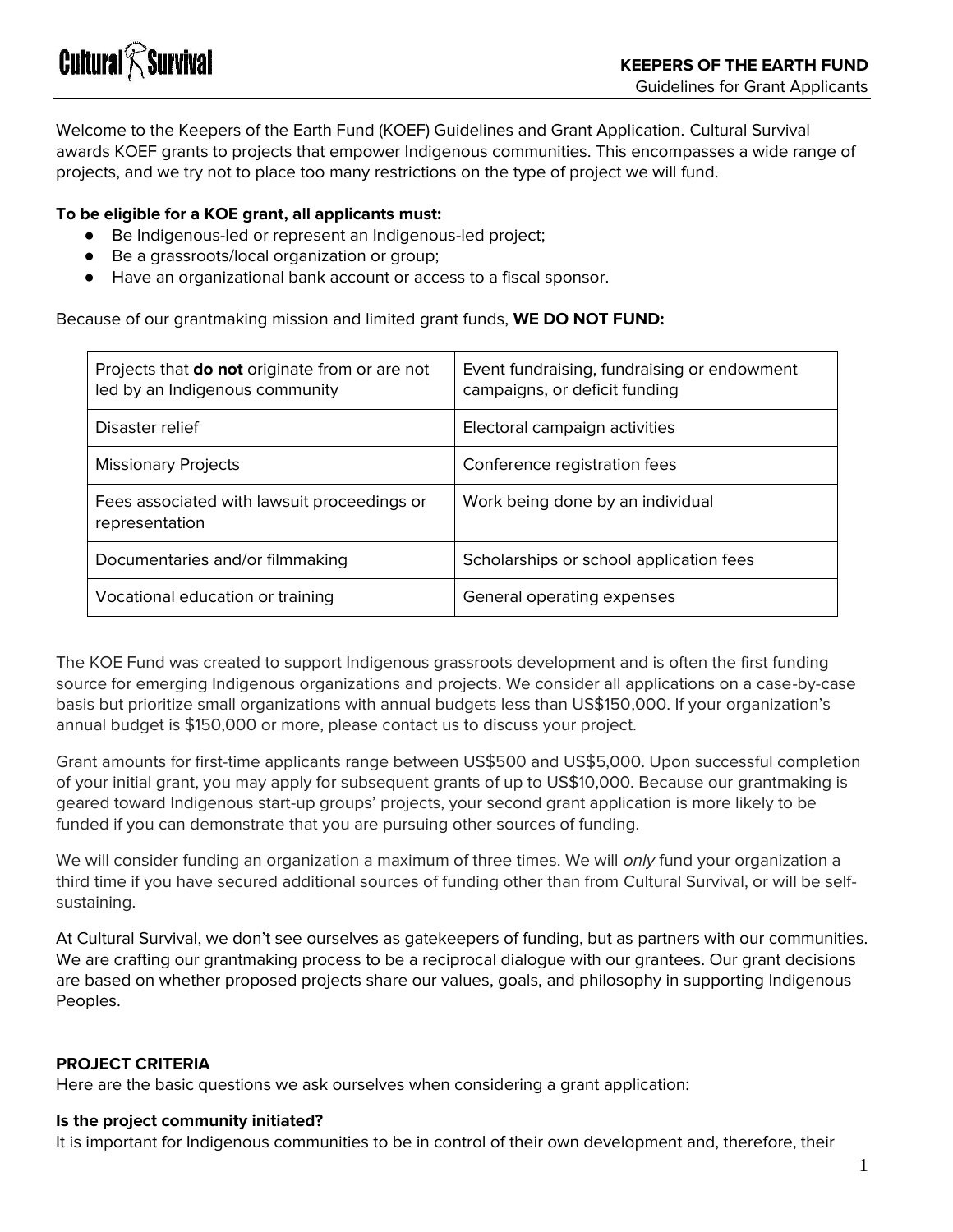own destinies. Cultural Survival strongly prefers to fund development projects that are imagined and implemented by communities. There are exceptions where communities apply for grants through outside organizations, and in these instances we expect to see that the community itself has initiated the project, and that an existing agreement with the fiscal sponsor clearly states the community will retain responsibility for implementing and continuing to develop the project over the long term.

#### **Is the project holistic in its approach?**

In evaluating a grant application, we look for projects that incorporate social, environmental, economic, and cultural concerns equally while addressing the immediate needs of the community. It is essential that projects demonstrate an approach based on the interconnectedness of people, resources, and the environment. We fund projects that nourish all of the community's assets, including traditional knowledge, community solidarity, and cultural identity.

#### **Is the project values based?**

In essence, our grant making strategy focuses on values. The common values that we share as Indigenous Peoples include the concepts of reciprocity and sharing, respect, responsibility, and the interdependence of all life. We assess grant applications on a case-by-case basis and whether these concepts are present in the project design. We favor those that clearly incorporate these values into their work. We believe positive and lasting change can be made with these values in mind.

#### **SUBMITTING YOUR APPLICATION**

**We will accept applications between September 20 and October 27, 2017.**

**Please use the application form and instructions on the following pages as your guide for completing the written application. You do not need to include these pages when you return your application.**

**Your submission should include the application and required attachments, only. Please respond to all the questions in the application, and do not include your organization's marketing materials in response to the questions.**

Questions can be directed to [koef@cs.org](mailto:koef@cs.org) or by phone at +1 (617) 441-5400, ext. 20 (English); +1 (617) 441-5400 ext. 12 (Spanish).

We receive written funding applications in the following ways:

- 1) By Email at [koef@cs.org](mailto:koef@cs.org)
- 2) By fax to (617) 657-1290
- 3) Via postal service or other express delivery courier to:

Cultural Survival 2067 Massachusetts Avenue Cambridge, MA 02140 USA

You may also submit applications in the form of audio or video file:

#### **Audio or Video Applications (in English, Spanish, or Portuguese only)**

Cultural Survival accepts grant applications in audio or video format as an alternative to our written application. Your audio or video recording should answer all the questions listed in the written application guidelines. Please describe your community's challenges and the solutions your community is using to overcome them. Include multiple voices from members of your community.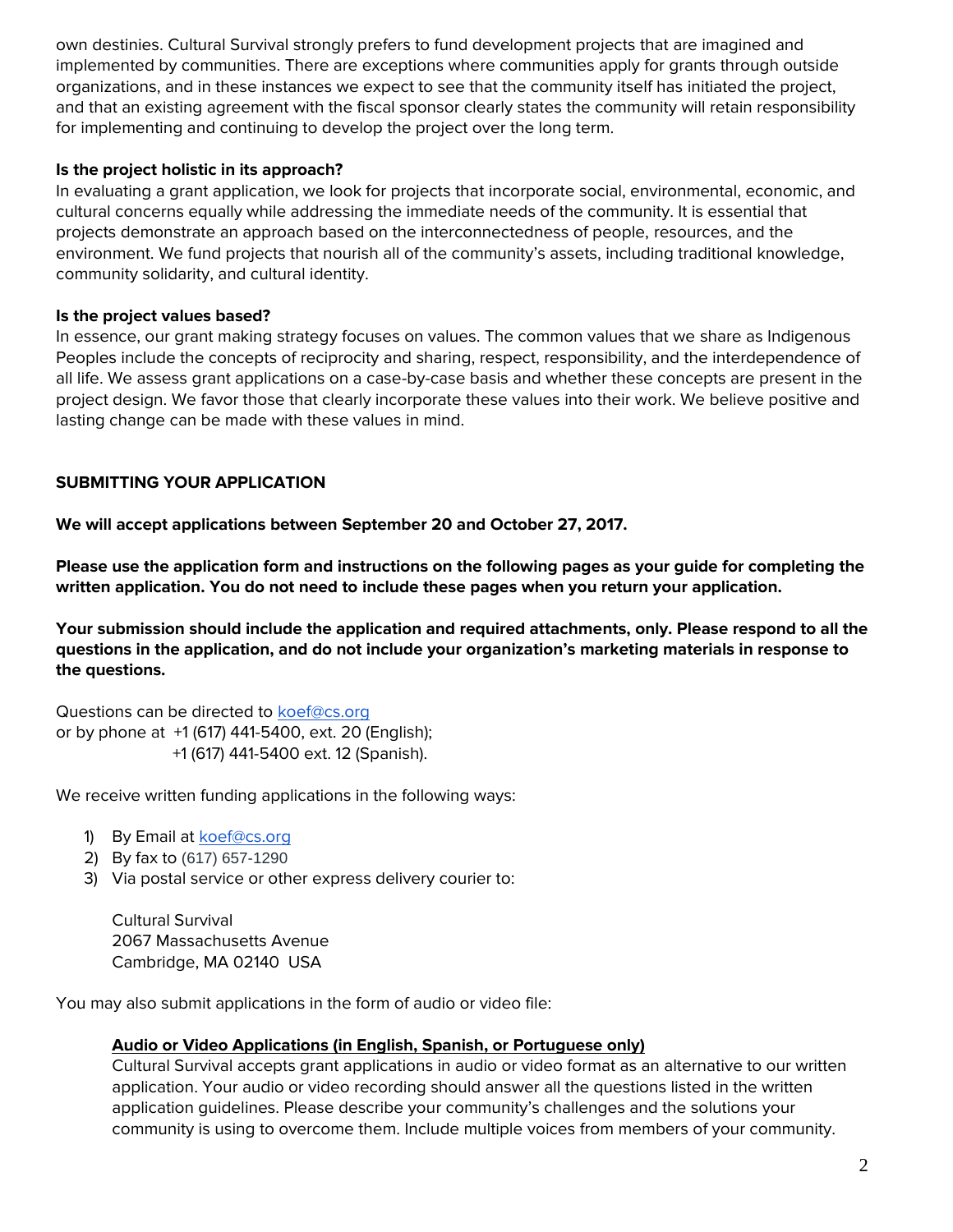Submit your audio or video application via any of the following:

- **•** Email your video application with the following information to [koef@cs.org:](mailto:koef@cs.org) -Your organization's name and any contact information you can provide -The name and location of the Indigenous organization submitting the video
- Upload your video to [www.youtube.com](http://www.youtube.com/) or [vimeo.com](http://www.vimeo.com/) and send a link via email to [koef@cs.org.](mailto:koef@cs.org)
- Mail a DVD or USB copy of the video to the address listed above.

Submission materials will not be returned to you. Cultural Survival may request your permission to use your audio or video on our website, in group presentations, and other media. If you have any further questions, please contact us [koef@cs.org.](mailto:koef@cs.org)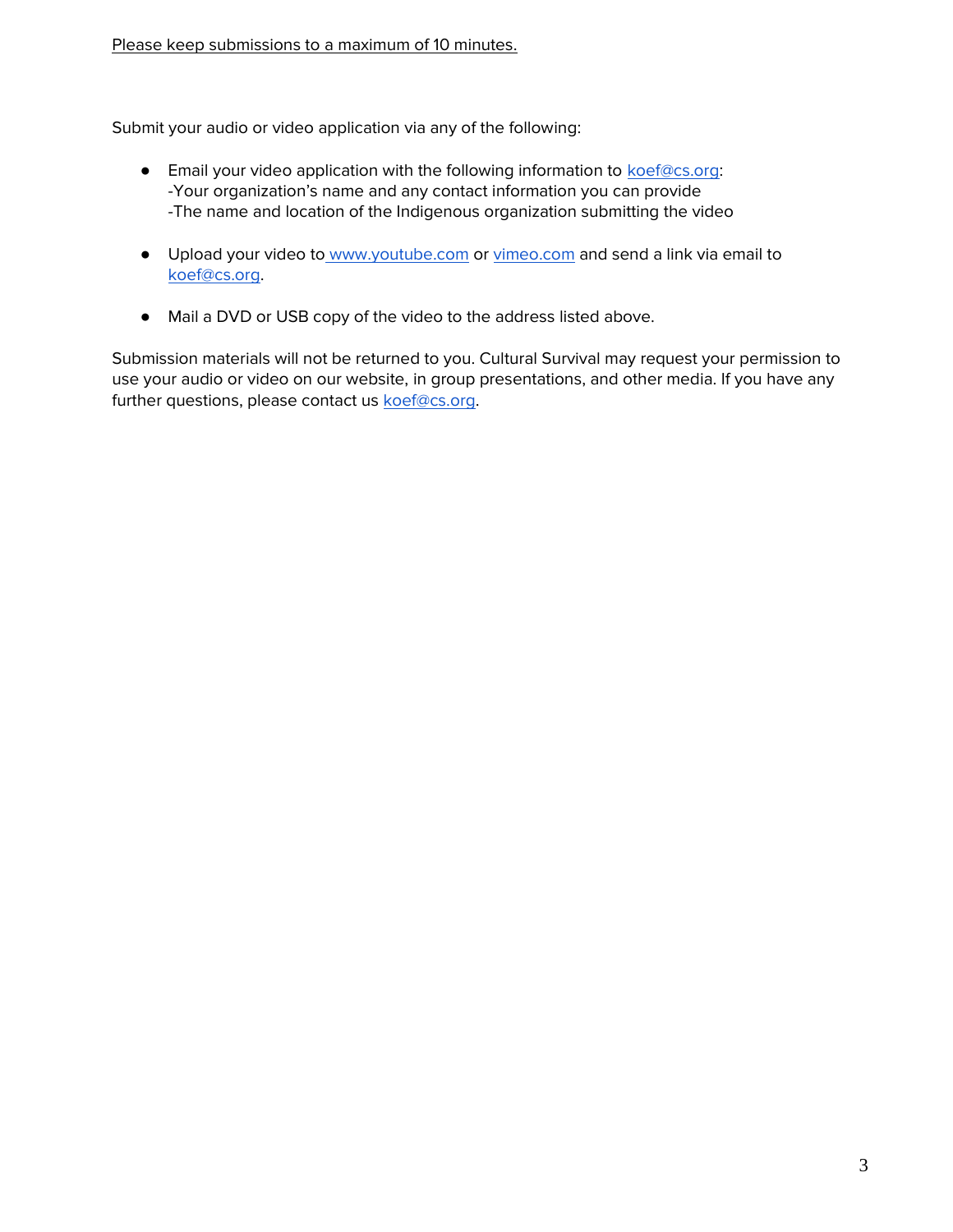

1. What type of organization are you?

\_\_\_\_\_ Non-profit, or your country's equivalent of a non-profit

\_\_\_\_\_ Indigenous governance organization

**\_\_\_\_\_\_\_** Community-based organization

\_\_\_\_\_ Indigenous Peoples organization

\_\_\_\_\_ Other: Please specify \_\_\_\_\_\_\_\_\_\_\_\_\_\_\_\_\_\_\_\_\_\_\_\_\_\_\_\_\_\_\_\_\_\_\_

Note: Government agencies and for-profit entities are not eligible for Keepers of the Earth Fund grants

2. Where is your organization based in relation to the community where the project will take place?

\_\_\_\_\_ My organization is based in the community where the project will take place.

Less than 100 km away

\_\_\_\_\_ More than 100 km away

3. Did the idea for your project come from an Indigenous community AND will the community control all major decisions about the project?

Yes \_\_\_\_\_\_\_\_ No \_\_\_\_\_\_

4. Is your organization Indigenous-led?

Yes No No  $\sim$ 

If you answered *No* to questions 3 or 4, your organization does not qualify for a Keepers of the Earth grant at this time.

5. Is your organization registered to operate under the laws of your country?

Yes \_\_\_\_\_\_\_\_ No \_\_\_\_\_\_

6. Does your organization have a bank account?

Yes \_\_\_\_\_\_\_\_ No \_\_\_\_\_\_

7. If you answered *No* to questions #5 or #6: Does your organization have a written agreement with a fiscal sponsor (a registered organization who can receive the funds on your behalf)

Yes \_\_\_\_\_ No \_\_\_\_\_

If you answered *No* to question #7, your organization does not qualify for a Keepers of the Earth grant at this time.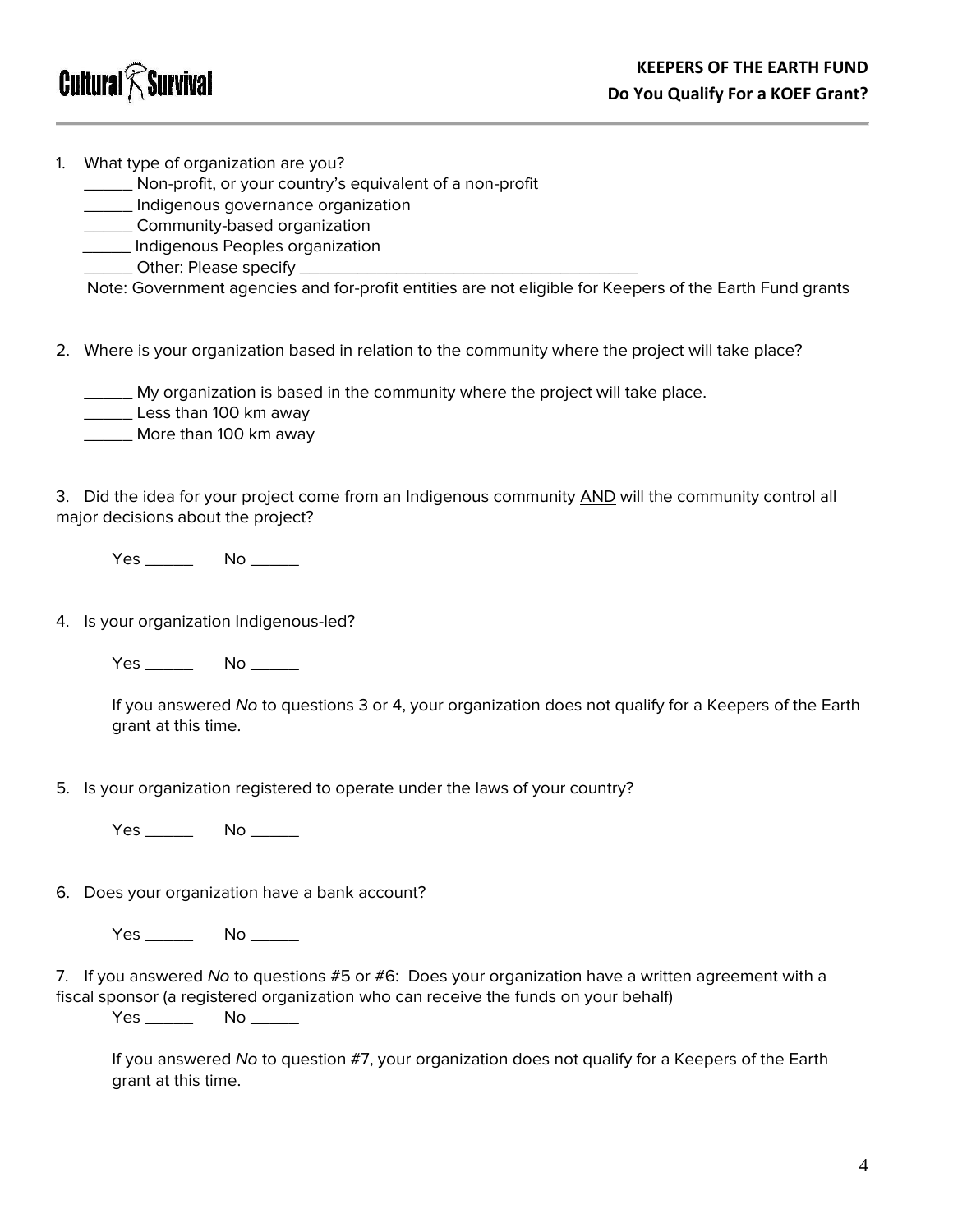# **Cultural** $\widehat{\boldsymbol{\mathcal{K}}}$ Survival

### **ORGANIZATION INFORMATION**

| <b>Organization Name:</b>                                                                                               |                                                  |
|-------------------------------------------------------------------------------------------------------------------------|--------------------------------------------------|
| Fiscal Sponsor Name, if applicable:                                                                                     |                                                  |
| Mission of your organization:                                                                                           |                                                  |
| Year Founded and by whom:                                                                                               |                                                  |
| Organization Contact Name and Title:                                                                                    |                                                  |
| <b>Mailing Address:</b>                                                                                                 |                                                  |
| City:                                                                                                                   | State/Province/Region:                           |
| Postal Code:                                                                                                            | Country:                                         |
| Phone:                                                                                                                  | E-mail:                                          |
| Skype name:                                                                                                             | Website URL:                                     |
| How are Indigenous Peoples represented in the organization's leadership (name, title and Tribe/Village<br>affiliation)? |                                                  |
| Have you ever applied to Cultural Survival for grant funding?                                                           | $\rule{1em}{0.15mm}$ Yes $\rule{1em}{0.15mm}$ No |
| Have you ever applied to any other donor for grant funding for this project?                                            | $\rule{1em}{0.15mm}$ Yes $\rule{1em}{0.15mm}$ No |
| If no, why not?<br>If yes, where did you apply for funding?                                                             |                                                  |
| How much funding have you requested from each source?                                                                   |                                                  |
| If known, what is the status of these requests?                                                                         |                                                  |
| <b>PROJECT INFORMATION</b>                                                                                              |                                                  |
| Which Indigenous peoples / nation/ community/ or tribe will your project serve? ____________                            |                                                  |
| Project Title:                                                                                                          |                                                  |

| Total Project Budget: \$                                                                       | *Amount requested from Cultural Survival: \$ |  |
|------------------------------------------------------------------------------------------------|----------------------------------------------|--|
| *(Show budget amounts in US Dollars - go to www.xe.com to convert your currency to US Dollars) |                                              |  |

| Expected project start date:                                     | Expected project duration: |
|------------------------------------------------------------------|----------------------------|
| (Please allow 8-12 weeks for your grant request to be processed) |                            |